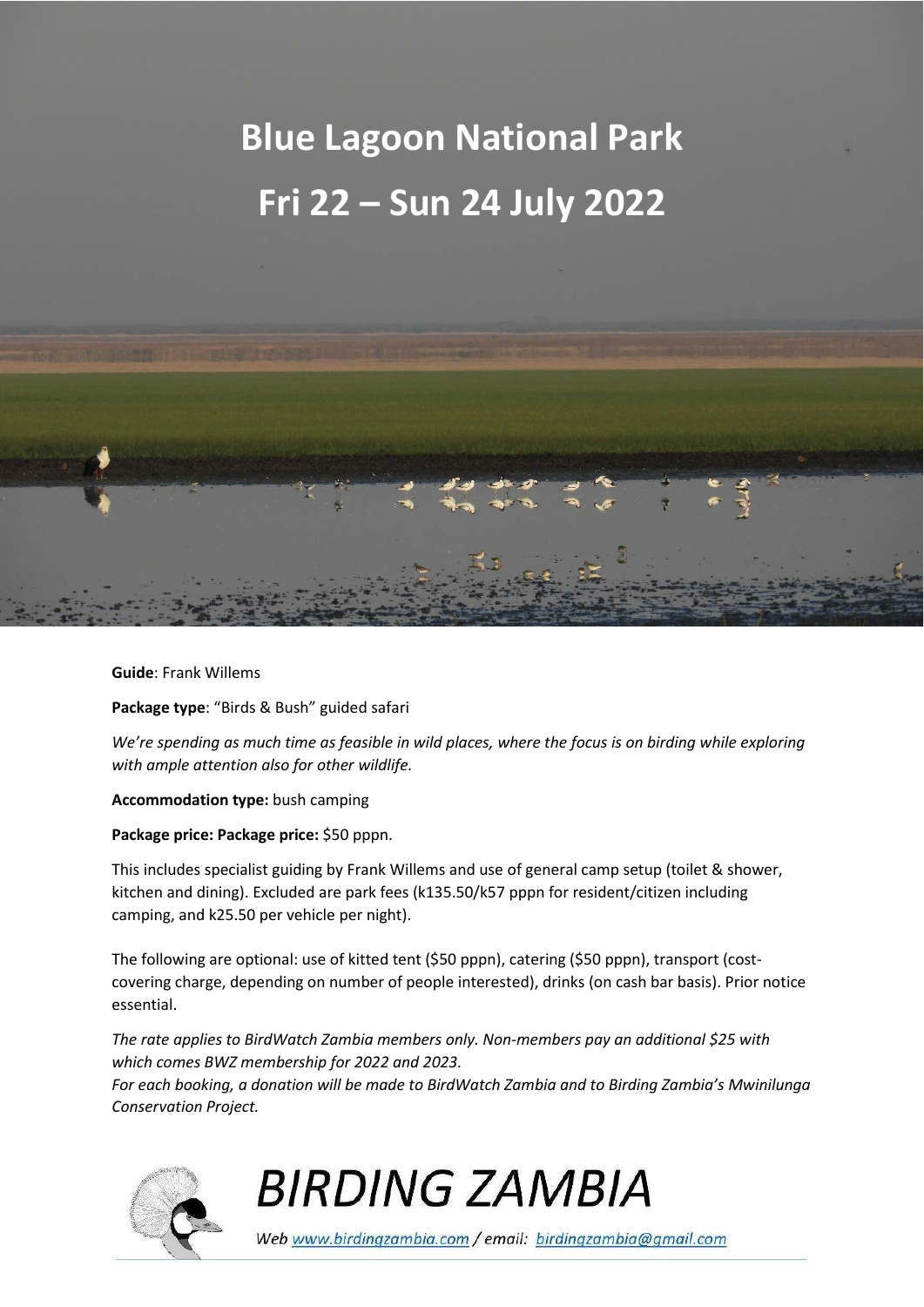### Introduction

At less than three hours driving from Lusaka, Blue Lagoon is among Zambia's easier parks to visit. Large herds of the endemic Kafue Lechwe, high densities of Wattled and Grey Crowned Crane and vast waterbird numbers are just some of the attractions of this ecological jewel. Yet few people have explored this park.

Blue Lagoon forms the northern end of the Kafue Flats, one of Africa's great floodplain systems at roughly one million hectares. The northern section of the park is largely covered by acacia



woodlands, home to a rich avifauna including many breeding White-backed Vultures. Most of the park however consists of seasonally inundated open plains and swamp, which will form the main focus of our visit. The big herds of Kafue Lechwe and small numbers of Zebra and Buffalo keep the vegetation short. Huge numbers of ducks, herons, ibises, waders and other waterbirds congregate here. Slaty Egret is frequently encountered. A number of species more typical for brackish water is largely limited to the Kafue Flats in Zambia, notably Caspian Tern, Gull-billed Tern and Avocet. The area is also the single area in sub-equatorial Africa where Black-tailed Godwit occurs in numbers, with good numbers of this migratory species staging year-round. Other Palearctic waders may still be found in small numbers, though outnumbered by species which breed locally in the dry season, such as Collared Pratincole and Kittlitz's Plover. Marsh Owl and Swamp Nightjar are among nocturnal species which we expect to find.





We will give it our very best effort to find some rarities, for which the Kafue Flats is arguably the best area in Zambia. In July these may include Cape Vulture (of which an influx seems to be ongoing at time of writing), Greater and Lesser Flamingo, Cape Teal and Cape Shoveler.

Other wildlife which we hope to come across includes Rock Python, for which Blue Lagoon has an excellent reputation, and Serval which occurs in relatively high densities in the Kafue Flats area.

In addition, the timing of this trip is of interest from a conservation perspective. The Kafue Flats may well be at a pivotal moment in time. The area has undeniably had a rocky past, with conflicting interests and insufficient protection leading to neglect and sharp declines in wildlife numbers. Earlier this year, the International Crane Foundation together with WWF signed a co-management agreement with the Zambian government and local communities. Although early days, there is lots of reason for optimism. The restoration of the viewing tower at the end of the causeway in Blue Lagoon stands symbol for change. It is here where we plan to set up camp.